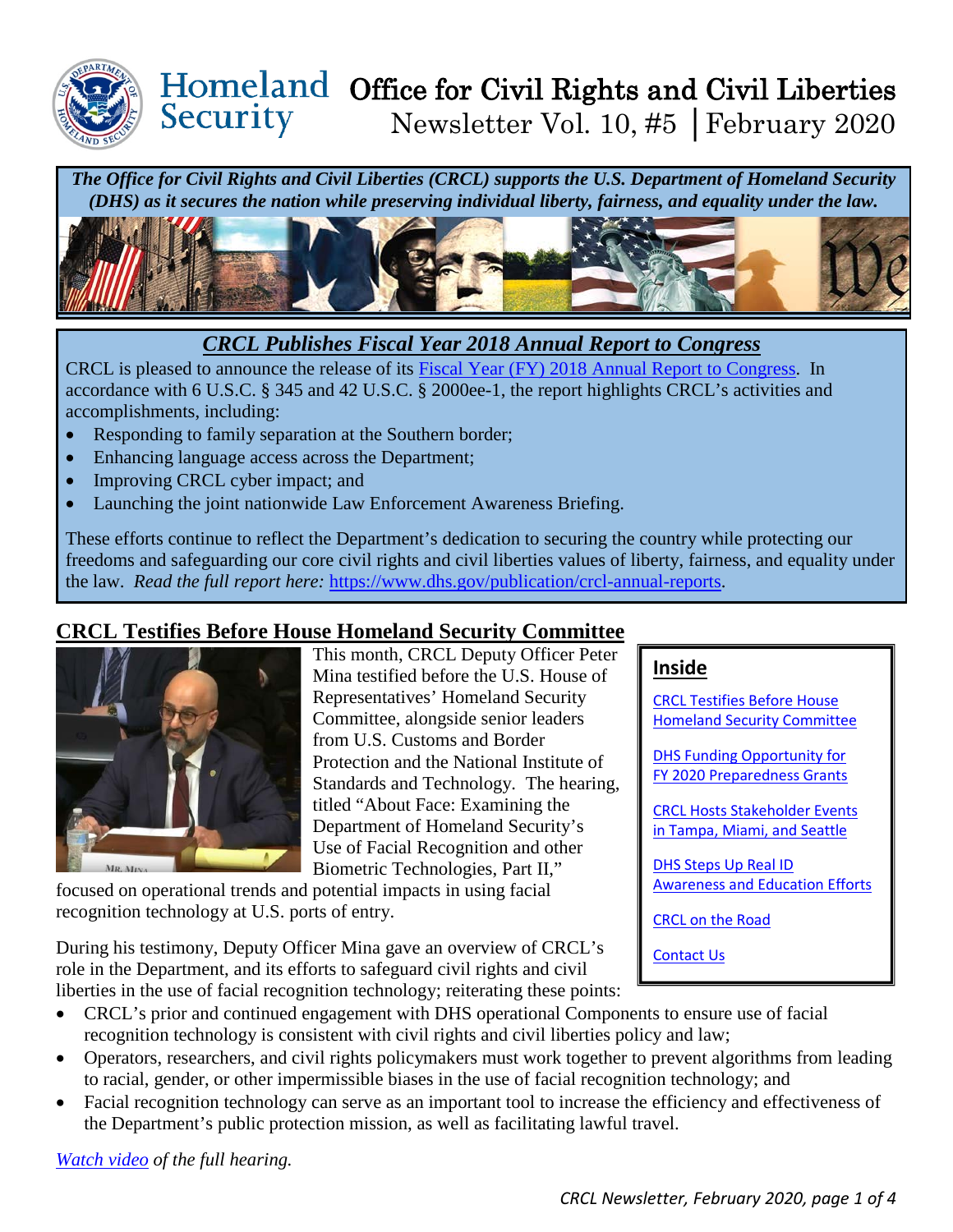# *International Day of Zero Tolerance for Female Genital Mutilation/Cutting*

DHS Components released statements recognizing the International Day of Zero Tolerance on February 6:

- **ICE recognizes International Day of Zero Tolerance for FGM/C** <https://www.ice.gov/news/releases/ice-recognizes-international-day-zero-tolerance-fgmc>
- **USCIS Supports Zero Tolerance for Female Genital Mutilation** <https://www.uscis.gov/news/alerts/uscis-supports-zero-tolerance-female-genital-mutilation>

## <span id="page-1-0"></span>**DHS Announces Funding Opportunity for FY 2020 Preparedness Grants**

DHS Acting Secretary Chad F. Wolf recently [announced the release of FY 2020 Notices of Funding](https://www.dhs.gov/news/2020/02/14/dhs-announces-funding-opportunity-fiscal-year-2020-preparedness-grants)  [Opportunity for eight DHS preparedness grant programs totaling nearly \\$1.8 billion.](https://www.dhs.gov/news/2020/02/14/dhs-announces-funding-opportunity-fiscal-year-2020-preparedness-grants) The grant programs provide funding to state, local, tribal and territorial governments, as well as transportation authorities, nonprofit organizations and the private sector, to improve the nation's readiness in preventing, protecting against, responding to, recovering from and mitigating terrorist attacks, major disasters and other emergencies. The grants reflect the Department's focus on funding for programs that address our nation's immediate security needs and ensure public safety in our communities.

The FY 2020 grant guidance continues to focus on the Nation's highest risk areas and national priorities. Grant recipients under the State Homeland Security Grant Program (SHSP) and Urban Area Security Initiative (UASI) will be required to dedicate a minimum of 20 percent of awards to address four priority areas: cybersecurity (5 percent); soft target and crowded places (5 percent); information and intelligence sharing (5 percent); and emerging threats (5 percent).

Consistent with previous grant guidance, dedicated funding is provided for law enforcement and terrorism prevention throughout the country to prepare for, prevent and respond to pre-operational activity and other crimes that are precursors or indicators of terrorist activity.

**To allow enough time for FEMA to conduct an initial eligibility review of the application prior to the final submission deadline, applicants are strongly encouraged to initiate and complete the Standard Form 424 submission within Grants.gov no later than April 8, 2020, which is seven days prior to the end of the application period for all programs.** 

#### **Preparedness Grant Program Allocations for Fiscal Year 2020:**

**Emergency Management Performance Grant (EMPG)**—provides more than **\$355 million** to assist state, local, tribal and territorial governments in enhancing and sustaining all-hazards emergency management capabilities.

**Homeland Security Grant Program (HSGP)—**provides more than **\$1 billion** for states and urban areas to prevent, protect against, mitigate, respond to and recover from acts of terrorism and other threats.

- **State Homeland Security Program (SHSP**)—provides **\$415 million** to support the implementation of risk-driven, capabilities-based State Homeland Security Strategies to address capability targets. States are required to dedicate 25 percent of SHSP funds to law enforcement terrorism prevention activities.
- **Urban Area Security Initiative (UASI)—**provides **\$615 million** to enhance regional preparedness and capabilities in 32 high-threat, high-density areas. States and Urban Areas are required to dedicate 25 percent of UASI funds to law enforcement terrorism prevention activities.
- **Operation Stonegarden (OPSG)—**provides **\$90 million** to enhance cooperation and coordination among local, tribal, territorial, state and federal law enforcement agencies to jointly enhance security along the United States land and water borders.

*For additional information on the FY 2020 preparedness grants and guidance, visit: [www.fema.gov/grants.](http://www.fema.gov/grants)*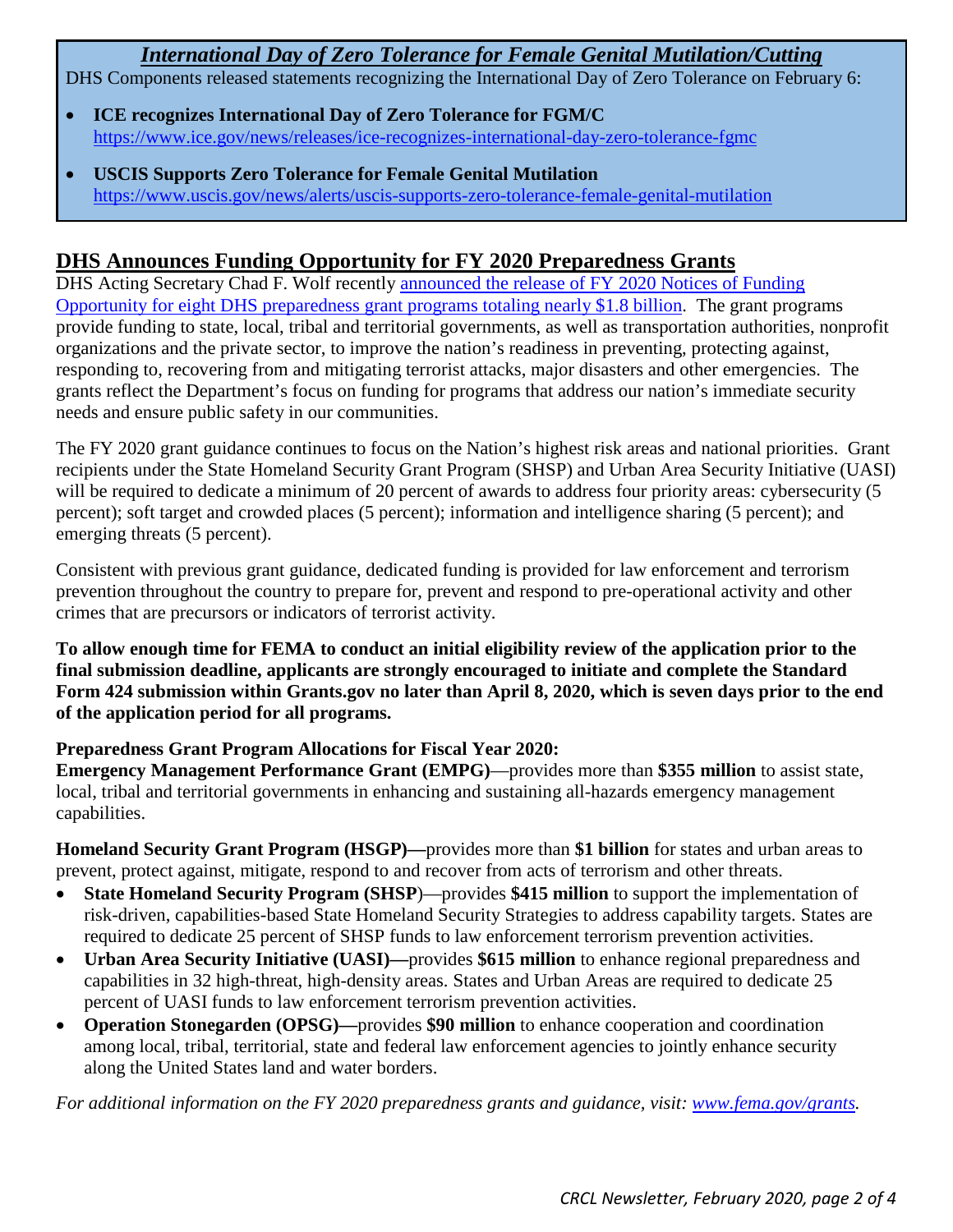# <span id="page-2-0"></span>**CRCL Hosts Roundtables and Stakeholder Meetings in Tampa, Miami, and Seattle**

In January, CRCL met with key stakeholders in Tampa and the central Florida region to discuss the community engagement process. We engaged with representatives from the U.S. Attorney's Office, National Trust for the Development of African-American Men, Tampa Refugee Task Force, Lutheran Services, Council on American-Islamic Relations, and the InterCultural Advocacy Institute. Community stakeholders were interested in continued engagement, which include alternative formats to our regular roundtables.

CRCL Deputy Officer Peter Mina and staff also traveled to Seattle for stakeholder engagement. Unfortunately, the regular roundtable was cancelled due to hazardous weather. However, CRCL was able to meet with representatives from CBP, USCIS, the U.S. Attorney's Office, FBI, ACLU, Council on American-Islamic Relations, Northwest Immigrant Rights, Anti-Defamation League Pacific Northwest, One America.

This month, CRCL met with federal partners and key community stakeholders in Miami to discuss establishing a regular roundtable there. CRCL met with representatives from the CBP, CISA, ICE, TSA, USCIS, the Coalition of South Florida Muslim Organizations, Radical Partners, and Catholic Charities. Federal and community stakeholders expressed their interest and enthusiasm to begin the roundtable process in the area.

## <span id="page-2-1"></span>**DHS Steps Up REAL ID Awareness and Education Efforts**

DHS recently sent letters to the Governors of all states, the District of Columbia, and territories asking them to provide DHS with a monthly update of the number of REAL IDs issued by their jurisdictions. The states now report to DHS that they have collectively issued more than 95 million REAL ID-compliant driver's licenses and ID cards (34%) out of 276 million total cards. While this is a noteworthy improvement over the 67 million REAL ID-compliant cards (27%) out of a total 249 million total cards previously reported in the fall, DHS urges the American public to get a REAL ID immediately and not wait until the deadline.

Importantly, [the Department has been increasing its overall education and awareness efforts](https://www.dhs.gov/news/2020/01/24/dhs-steps-real-id-education-and-awareness-efforts) with national organizations, the travel industry, state governments, federal agencies, and Congress. For example, DHS recently met with both the National Governors Association and the American Association of Motor Vehicle Administrators to emphasize the importance of getting the American public prepared for the REAL ID deadline and to solicit their ideas for making it easier for Americans to obtain a REAL ID.

"Over 95 million Americans already have REAL ID-compliant driver's licenses and the number is increasing every day. DHS continues doing everything it can to inform Americans on the requirement to obtain a REAL ID or acceptable alternative ID before the full enforcement deadline for domestic air travel," said Acting Secretary Wolf. "The real work is still ahead because two-thirds of all licenses are presently not compliant with REAL ID. Americans should be mindful that their future preparations for flying and accessing certain federal facilities include getting a REAL ID or alternative, such as a passport."

CRCL is working with the REAL ID team on outreach efforts to address language access, disability access, religious accommodations, and other topics. This work includes translating the [public FAQs](https://www.dhs.gov/real-id-frequently-asked-questions) into the multiple languages spoken by individuals with limited English proficiency. Questions on religious headwear and other clarifications are also included in the FAQs to inform the public of their rights during this process.

Beginning October 1, 2020, every commercial air traveler must present a REAL ID-compliant driver's license, state-issued enhanced driver's license, or [other acceptable forms of identification,](https://www.tsa.gov/travel/security-screening/identification) such as a valid passport or U.S. military ID, to fly within the United States. Individuals who are unable to verify their identity will not be permitted to enter the Transportation Security Administration (TSA) checkpoint and will not be allowed to fly.

DHS is committed to enforcing the REAL ID Act in accordance with regulatory timeframes. The traveling public should check with their driver's licensing agency for more information on how to apply for a REAL ID. *To learn more about REAL ID, visit: [https://www.dhs.gov/real-id-frequently-asked-questions.](https://www.dhs.gov/real-id-frequently-asked-questions) For more information about flying with REAL ID, and to download the REAL ID toolkit, visit: [tsa.gov/real-id.](http://www.tsa.gov/real-id)*